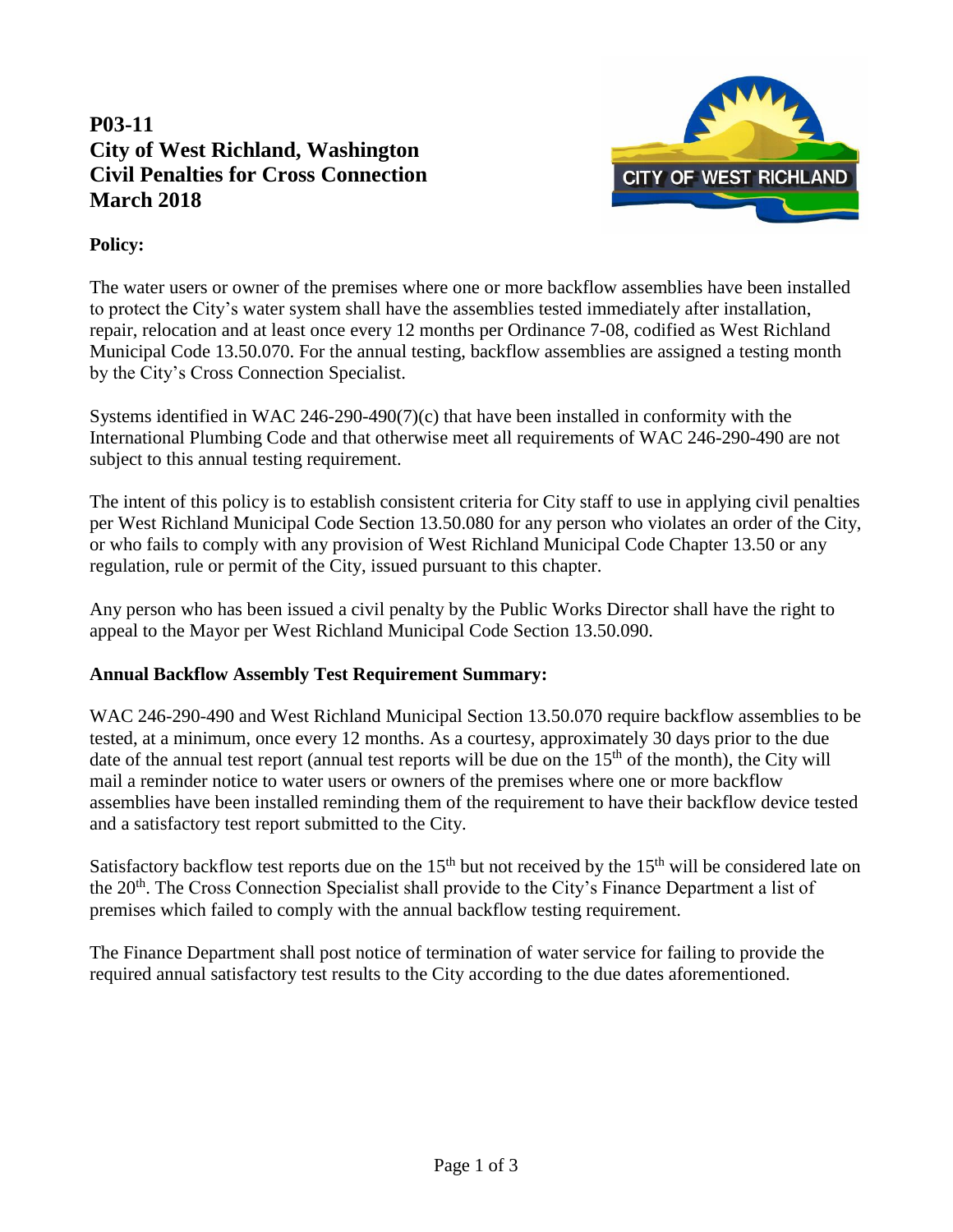Notice of cross connection termination of water service shall include the following:

- 1) Name of the customer and address.
- 2) Account.
- 3) Notice that City water service will be discontinued upon failure to provide a satisfactory backflow assembly test to the City by the  $15<sup>th</sup>$  of the month.

Premises not providing a satisfactory backflow assembly test to the City on or before the  $15<sup>th</sup>$  of the month, following test original due date, will have their water service disconnected for non-compliance. Water Service may be reconnected after a satisfactory backflow test report is received by the City (or the Cross Connection Specialist can confirm that the premise owner has hired a certified backflow tester to complete the work).

If the water service is disconnected for non-compliance, disconnection and reconnection fees per West Richland Municipal Code Section 13.90.130 shall be applied to their utility account.

## **Backflow Assembly Corrections or Modifications Summary:**

WAC 246-290-240 and West Richland Municipal Code Chapter 13.50 specifies that the type of backflow assemblies to be installed shall be commensurate with the degree of hazard, shall be an approved model approved by the Washington State Department of Health, and installed in a location approved by the City.

The City shall provide written notification to the water user or owner of the premise outlining the corrections and modifications that need to be completed to protect the City's water system.

Premises with required low hazard (vacuum breaker or double check valve assembly) corrections or modifications will have a minimum of 30 days to complete the required work. Premises with required high hazard (reduced pressure backflow assembly) corrections or modifications will be determined on a case by case basis. Typically low hazard backflow corrections or modifications will be required to be completed by the 15<sup>th</sup> and will be considered late on the 20<sup>th</sup>. The Cross Connection Specialist shall provide to the City's Finance Department a list of premises which failed to comply with corrections and modifications.

The Finance Department shall post notice of disconnection of water service for failing to complete the required corrections or modifications and submit satisfactory test results to the City.

Notice of cross connection termination of water service shall include the following:

- 1) Name of the customer and address.
- 2) Account number.
- 3) Notice the City water service will be terminated upon failure to complete the required corrections and modifications and provide a satisfactory backflow assembly test to the City by the due date.